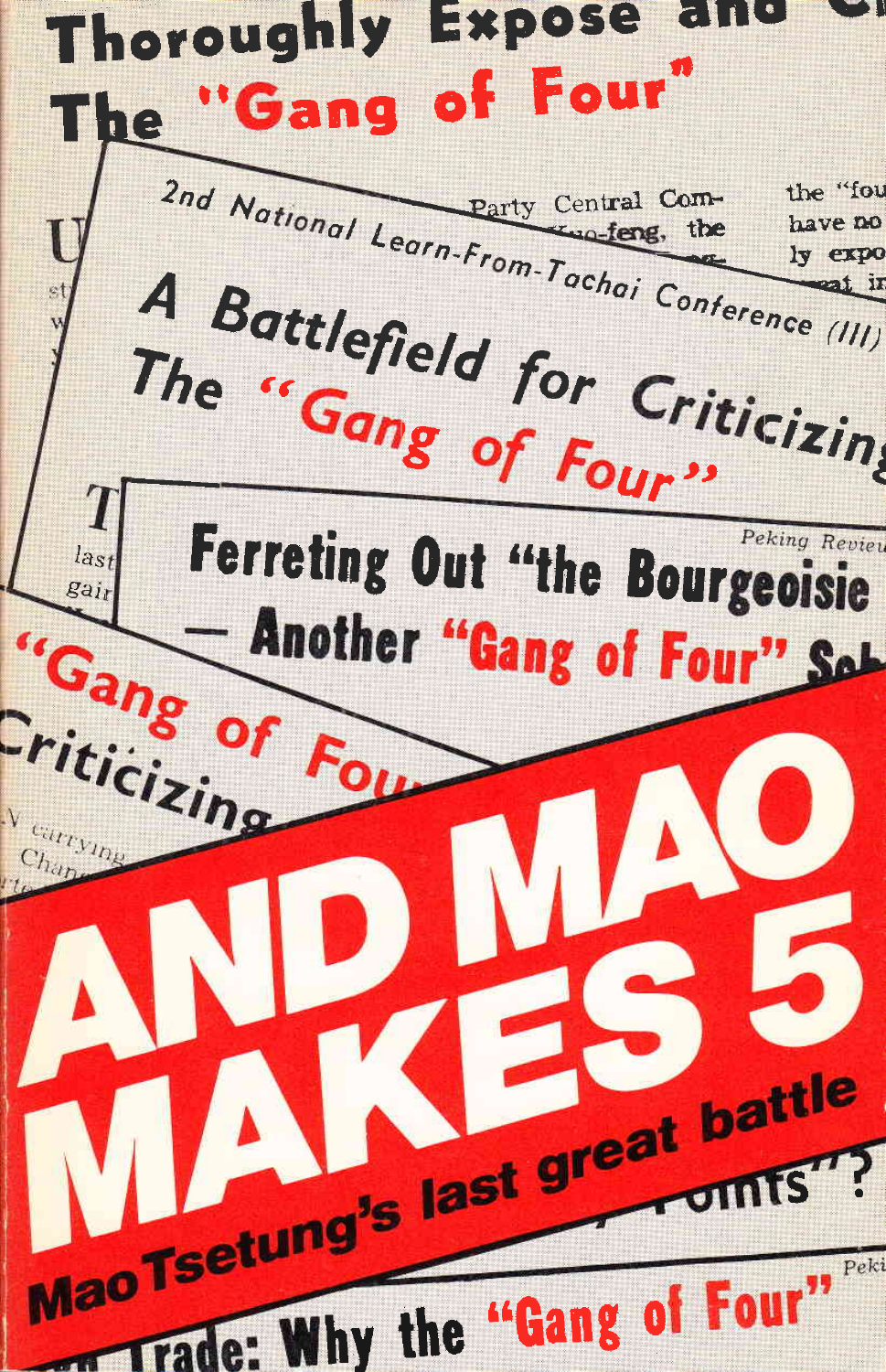# AND MAO MAKES 5 Mao Tsetung's last great battle

Edited with an lntroduction by Raymond Lotta

Published by BANNER PRESS September, 1978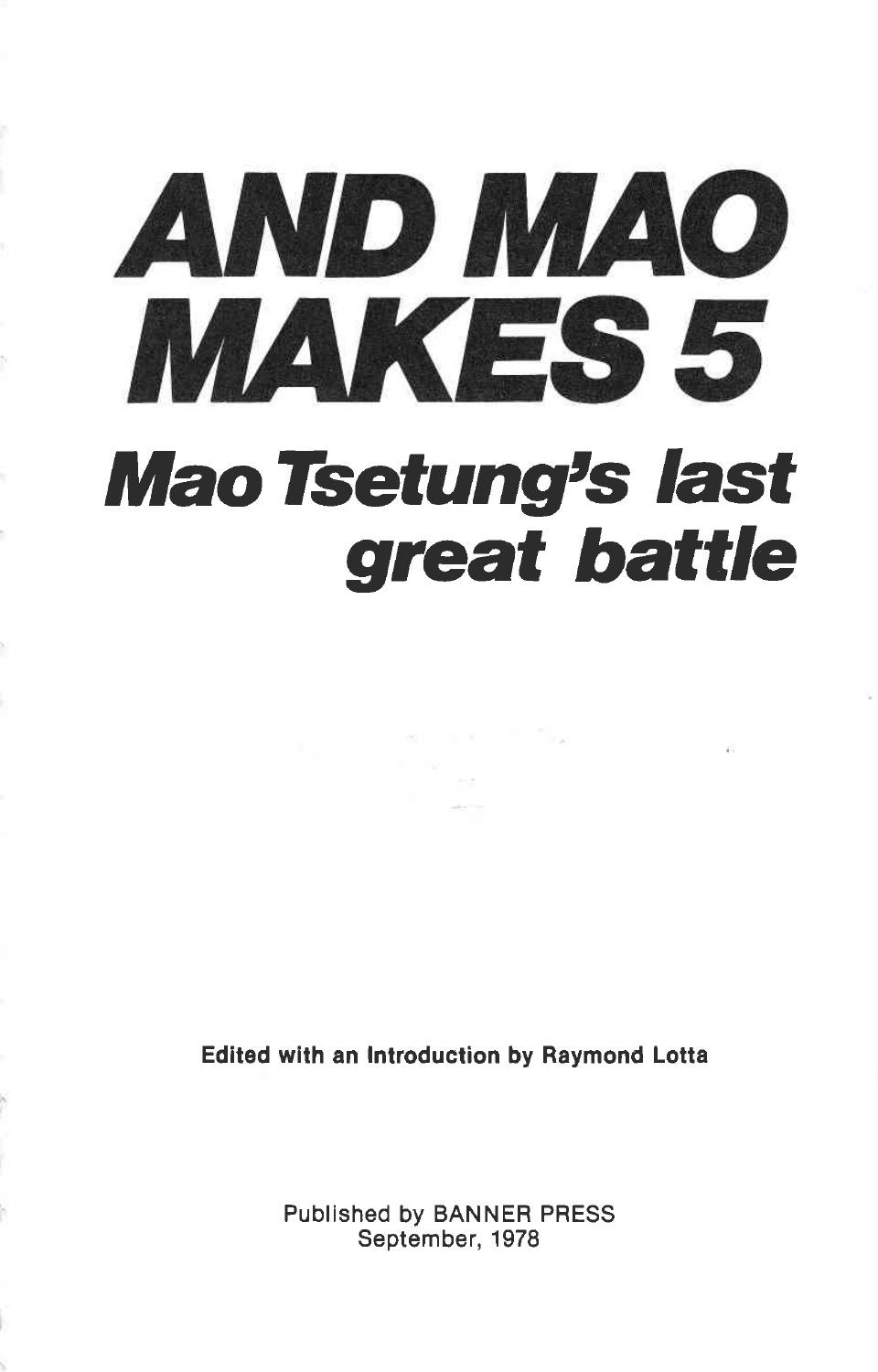# Published and Distributed by BANNER PRESS P.O. Box 41722, Chicago, lllinois 60641

And Mao Makes 5 ISBN 0-9r6650-08-l Library of Congress Catalogue Card Number 78-70431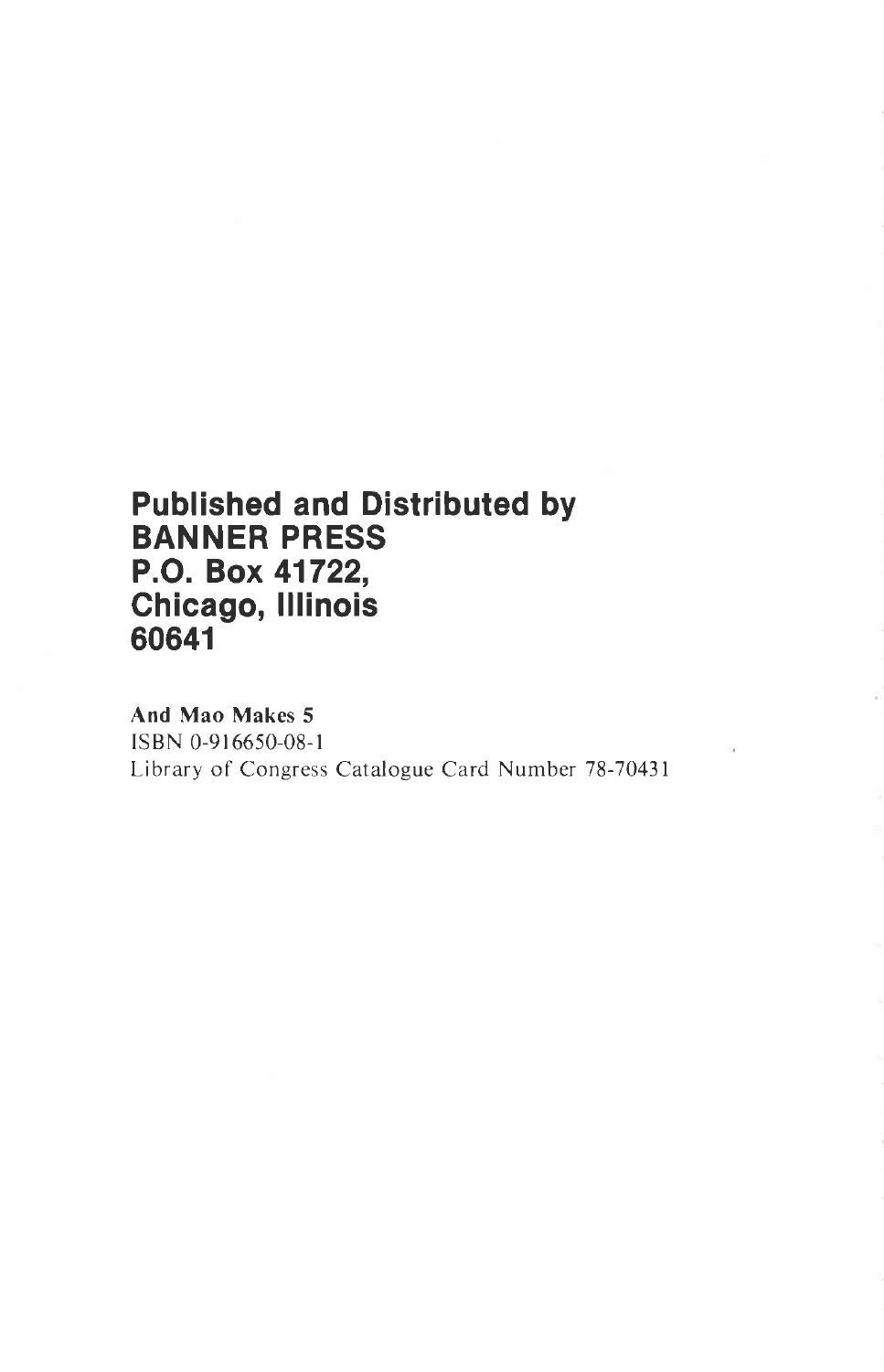# **Contents**

|                                                                                                         | Ť  |
|---------------------------------------------------------------------------------------------------------|----|
| <b>INTRODUCTION</b>                                                                                     |    |
| Mao Tsetung's Last Great Battle (1973-1976)  1<br>Raymond Lotta                                         |    |
| <b>BACKGROUND TO THE STRUGGLE</b>                                                                       |    |
| TEXT <sub>1</sub><br>Wang Hung-wen                                                                      |    |
| TEXT <sub>2</sub><br>The Laws of Class Struggle in the Socialist Period  72<br>Chi Ping                 |    |
| TEXT <sub>3</sub><br>Report to the Tenth National Congress of the Communist<br>delivered by Chou En-lai |    |
| TEXT <sub>4</sub><br>Report on the Revision of the Party Constitution<br>delivered by Wang Hung-wen     | 94 |
| <b>CRITICIZE LIN PIAO AND CONFUCIUS</b>                                                                 |    |
|                                                                                                         |    |
| TEXT <sub>5</sub><br>Carry the Struggle to Criticize Lin Piao and                                       |    |
| TEXT <sub>6</sub>                                                                                       |    |
| TEXT <sub>7</sub><br>Study the Historical Experience of the Struggle Between<br>Liang Hsiao             |    |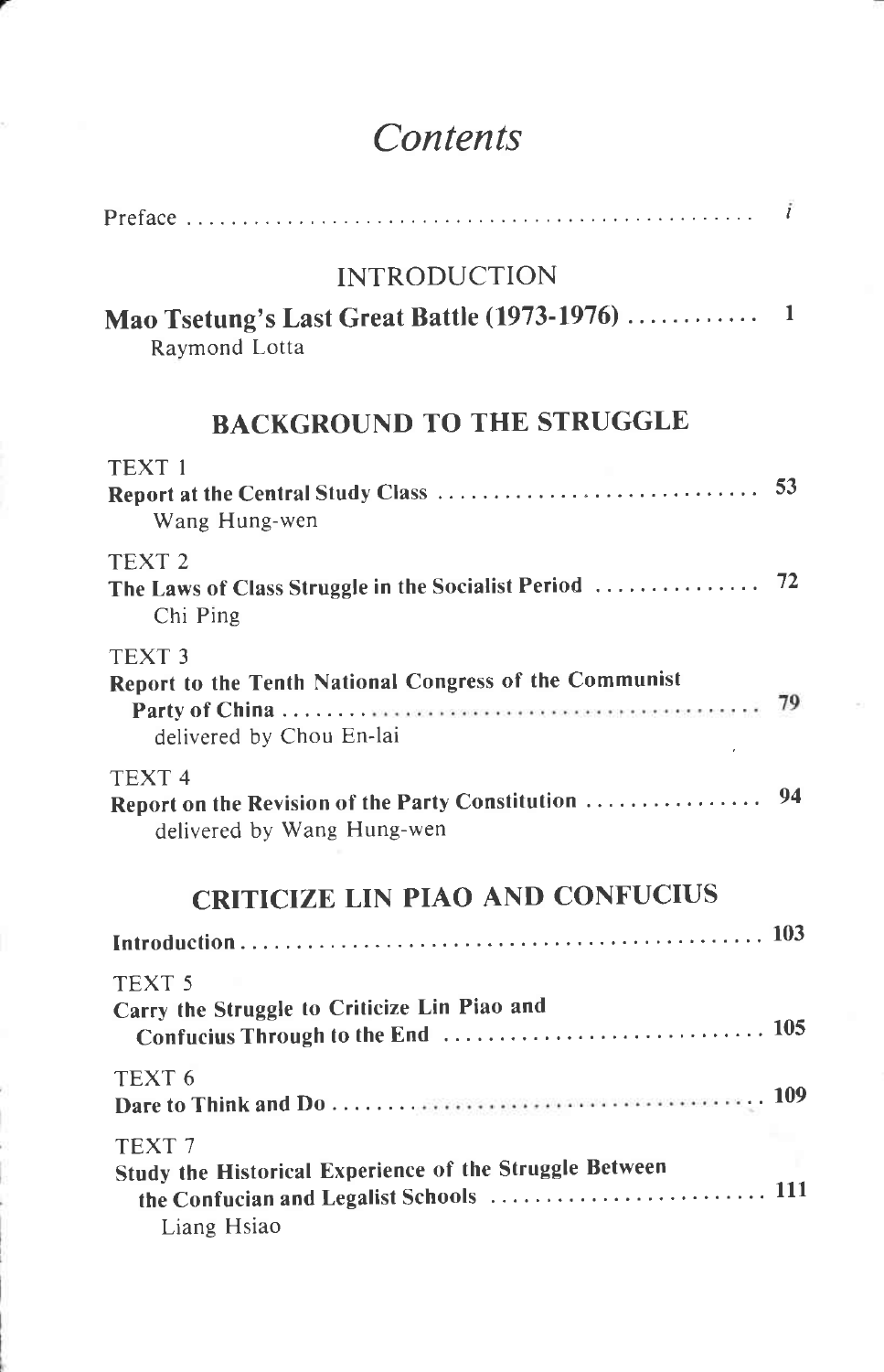| TEXT <sub>8</sub><br>The Philosophy of the Communist Party is the<br>Chiang Yu-ping                    |
|--------------------------------------------------------------------------------------------------------|
| TEXT <sub>9</sub><br>Working Women's Struggle Against Confucianism                                     |
| TEXT <sub>10</sub><br>To Develop Industry We Must Initiate Technical Innovation  132<br>Kung Hsiao-wen |
| TEXT 11<br>Has Absolute Music No Class Character?  141<br>Chao Hua                                     |
| TEXT <sub>12</sub><br>A Decade of Revolution in Peking Opera  147<br>Chu Lan                           |
| TEXT <sub>13</sub><br>Hung Yu                                                                          |
| TEXT <sub>14</sub><br>Speech at Peking Rally Welcoming Cambodian Guests  169<br>Wang Hung-wen          |
| <b>FOURTH PEOPLE'S CONGRESS</b><br><b>AND THE DICTATORSHIP OF</b><br>THE PROLETARIAT CAMPAIGN          |
|                                                                                                        |
| TEXT <sub>15</sub><br>Report on the Work of the Government  177<br>delivered by Chou En-lai            |
| TEXT <sub>16</sub><br>Report on the Revision of the Constitution  186<br>delivered by Chang Chun-chiao |
| TEXT <sub>17</sub><br>Study Well the Theory of the Dictatorship of                                     |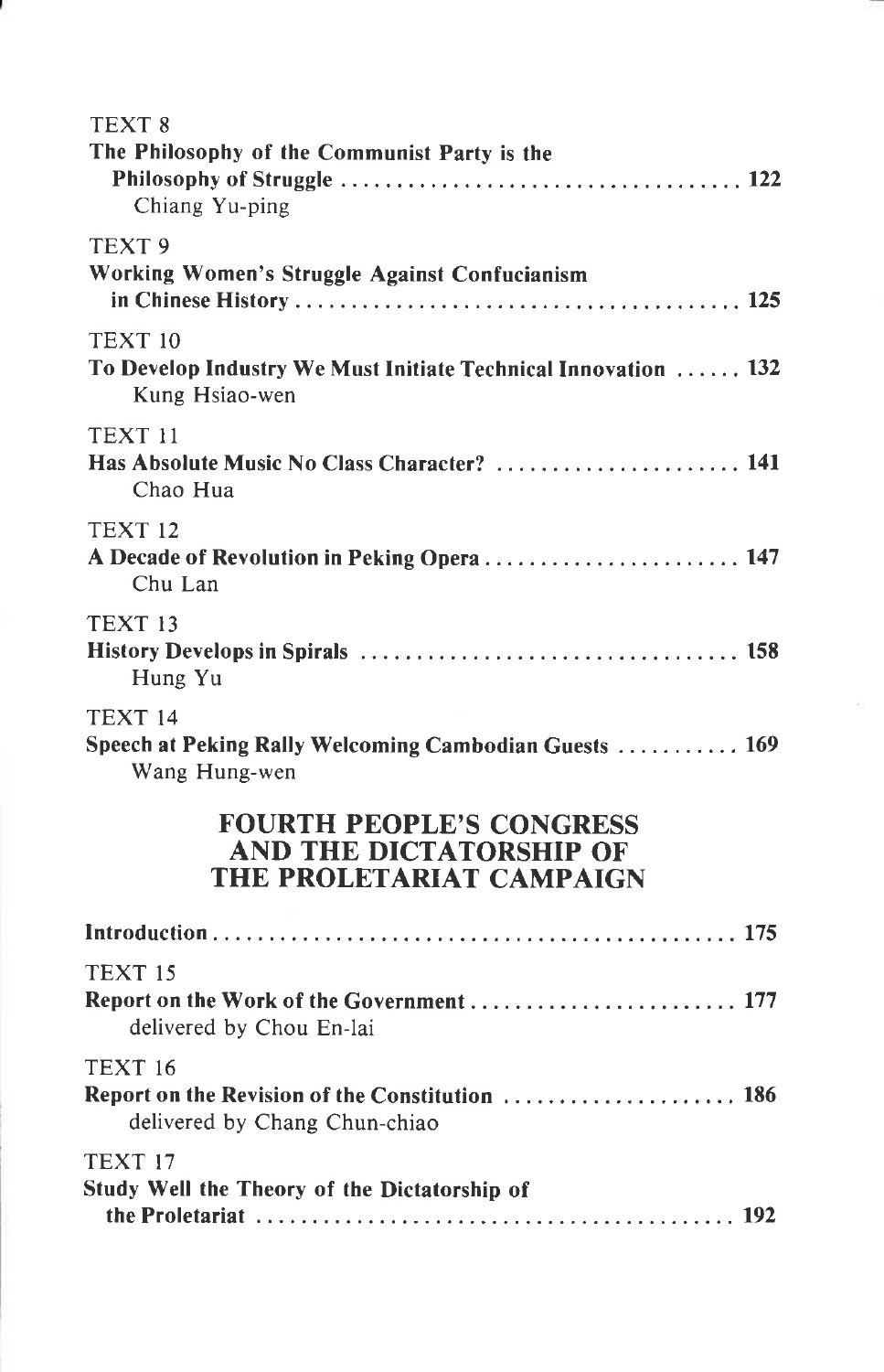| TEXT <sub>18</sub><br>On the Social Basis of the Lin Piao Anti-Party Clique  196<br>Yao Wen-yuan         |
|----------------------------------------------------------------------------------------------------------|
| TEXT <sub>19</sub><br>On Exercising All-Round Dictatorship Over the Bourgeoisie  209<br>Chang Chun-chiao |
| TEXT <sub>20</sub>                                                                                       |
| TEXT <sub>21</sub>                                                                                       |

### CRITICIZE WATER MARGIN

| TEXT <sub>22</sub>                                                                              |
|-------------------------------------------------------------------------------------------------|
| TEXT <sub>23</sub><br>Chu Fang-ming                                                             |
| TEXT <sub>24</sub><br><b>On Teng Hsiao-ping's Counter-Revolutionary Offensive</b><br>Hung Hsuan |

#### CRITICIZE TENG AND BEAT BACK THE RIGHT DEVIATIONIST WIND

| TEXT <sub>25</sub><br>Mao Tsetung                                         |  |
|---------------------------------------------------------------------------|--|
| <b>TEXT 26</b><br><b>Reversing Correct Verdicts Goes Against the Will</b> |  |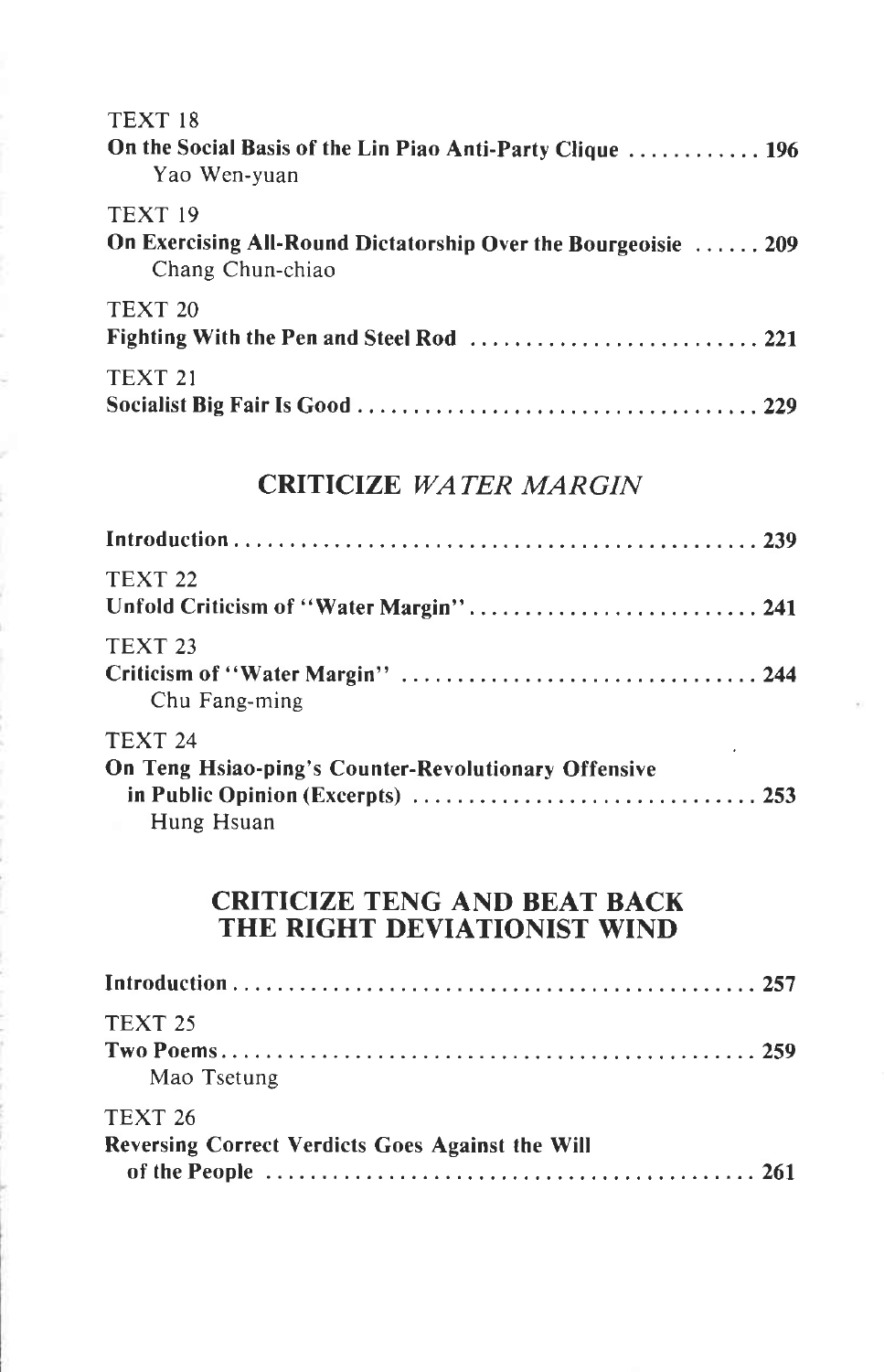| TEXT <sub>27</sub>                                                                                                                                |
|---------------------------------------------------------------------------------------------------------------------------------------------------|
| Counter-Revolutionary Political Incident at                                                                                                       |
| TEXT <sub>28</sub><br>Communist Party of China Resolutions  270                                                                                   |
| TEXT <sub>29</sub><br>Firmly Keep to the General Orientation of the Struggle  271                                                                 |
| TEXT <sub>30</sub><br>A General Program for Capitalist Restoration  274<br>Cheng Yueh                                                             |
| TEXT <sub>31</sub><br><b>Criticism of Selected Passages of "Certain Questions</b><br>on Accelerating the Development of Industry" 287             |
| TEXT <sub>32</sub><br>Comments on Teng Hsiao-ping's Economic Ideas of the<br>Kao Lu and Chang Ko                                                  |
| TEXT <sub>33</sub><br>A New Type of Production Relations in a Socialist                                                                           |
| TEXT <sub>34</sub><br>Fundamental Differences Between the Two Lines in Education  318                                                             |
| TEXT <sub>35</sub><br>Repulsing the Right Deviationist Wind in the Scientific and                                                                 |
| TEXT <sub>36</sub><br>What Is the Intention of People of the Lin Piao Type<br>in Advocating "Private Ownership of Knowledge"?  337<br>Liang Hsiao |
| TEXT <sub>37</sub><br>A Reactionary Philosophy That Stands on Its Head  347<br>Hung Yu                                                            |
| TEXT 38<br>From Bourgeois Democrats to Capitalist-Roaders  351<br>Chih Heng                                                                       |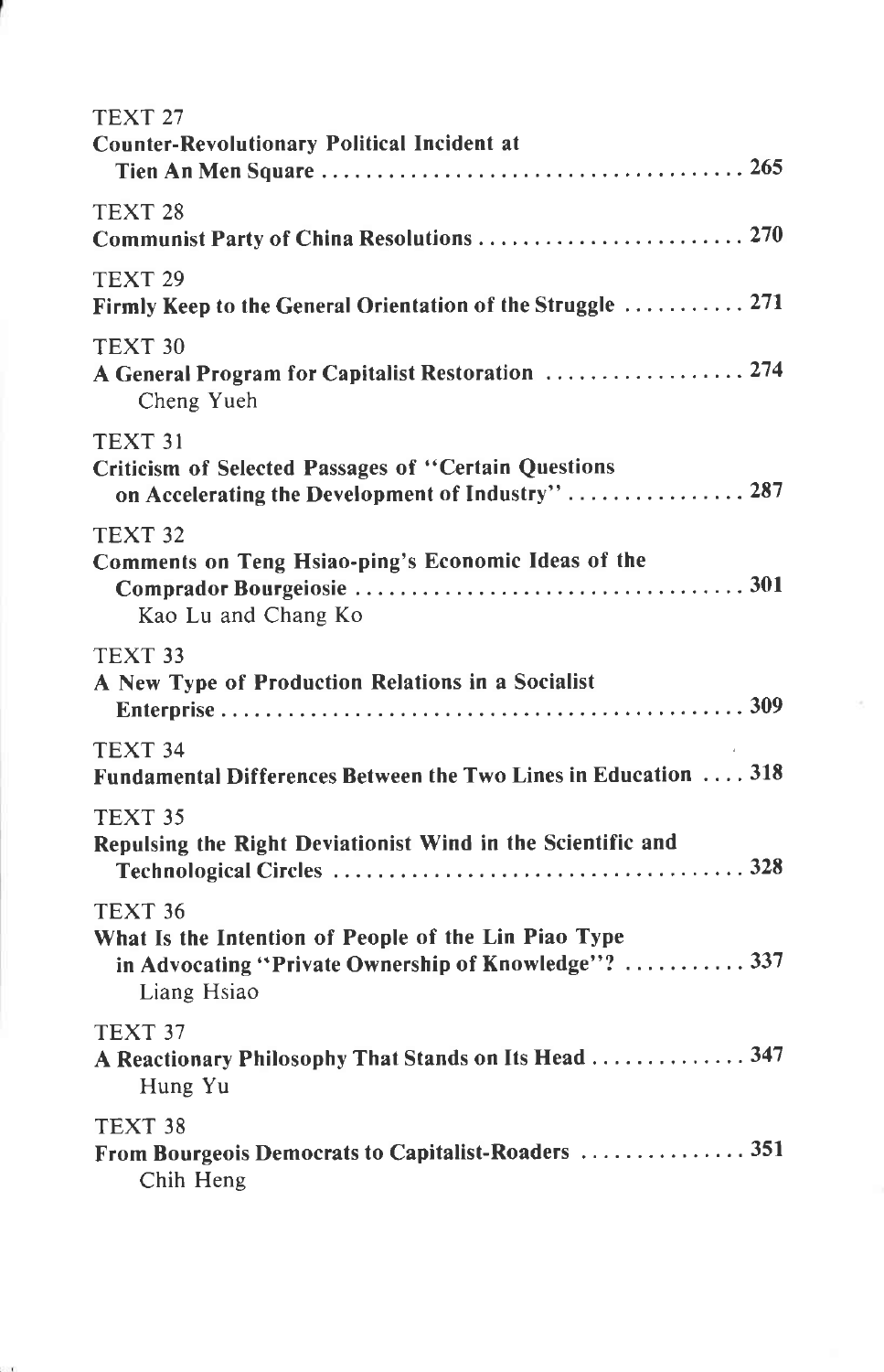TEXT 39

| Capitalist-Roaders Are the Bourgeoisie Inside the Party  358<br>Fang Kang                             |
|-------------------------------------------------------------------------------------------------------|
| TEXT <sub>40</sub><br>Capitalist-Roaders Are Representatives of the Capitalist<br>Chuang Lan          |
| TEXT <sub>41</sub><br>Talks Concerning "Criticizing Teng Hsiao-ping and Repulsing<br>Chang Chun-chiao |
| TEXT <sub>42</sub><br>Deepen the Criticism of Teng Hsiao-ping in Anti-Quake and                       |
| TEXT <sub>43</sub><br>Pi Sheng                                                                        |
| <b>BIOGRAPHICAL MATERIAL ON THE FOUR 399</b>                                                          |

#### APPENDICES

## DOCUMENTS FROM THE RIGHT

| <b>APPENDIX 1</b><br>On the General Program of Work for the Whole Party                                                   |
|---------------------------------------------------------------------------------------------------------------------------|
| <b>APPENDIX 2</b><br>Some Problems in Accelerating Industrial Development  449                                            |
| <b>APPENDIX 3</b><br>On Some Problems in the Fields of Science and Technology $\dots \dots 470$                           |
| <b>APPENDIX 4</b><br>Two Talks by Teng Hsiao-ping $\ldots \ldots \ldots \ldots \ldots \ldots \ldots \ldots \ldots \ldots$ |
| <b>APPENDIX 5</b><br>Y. Semyonov                                                                                          |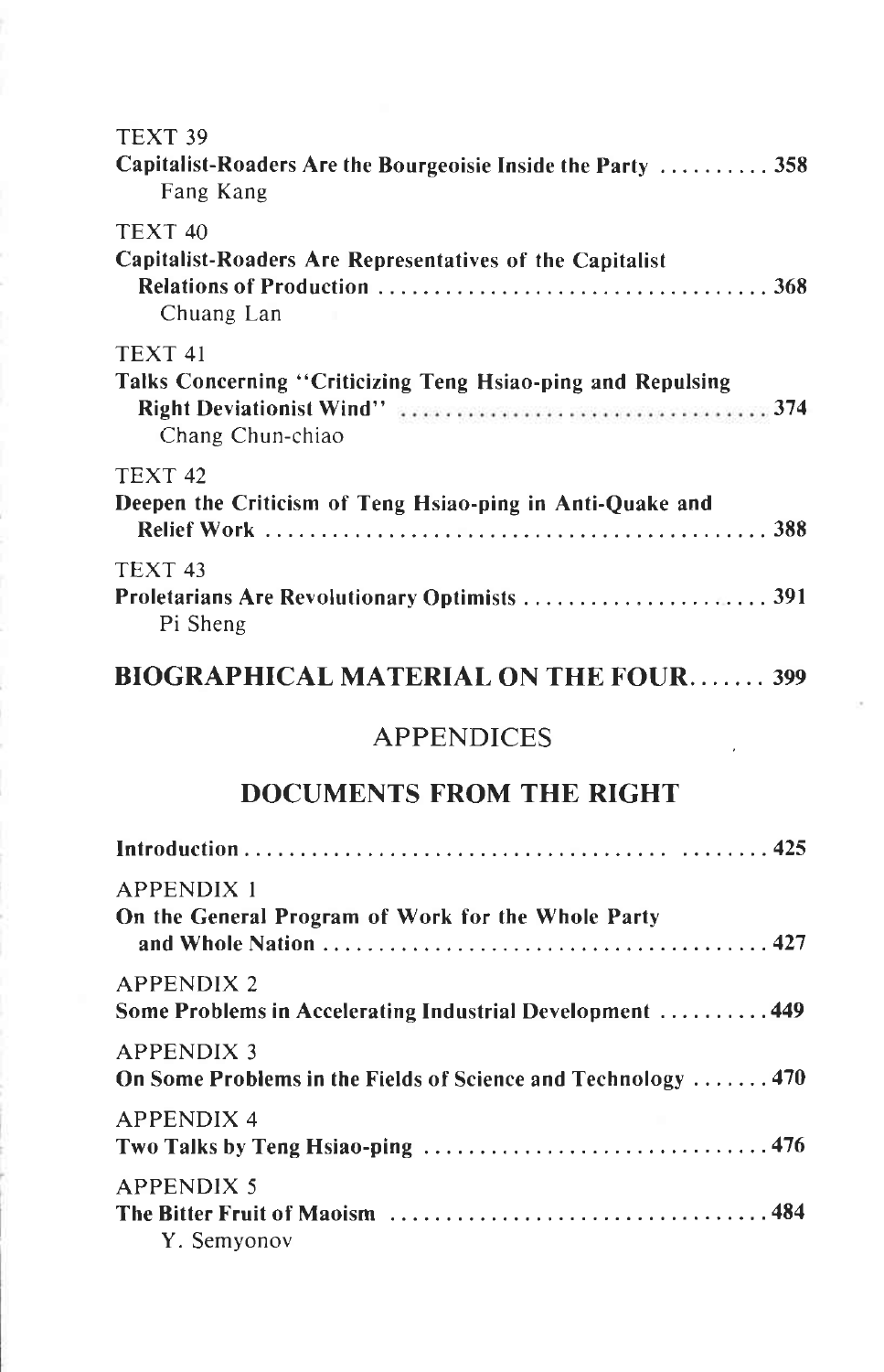| <b>APPENDIX 6</b><br>Speech at Special Session of UN General Assembly  490<br>Teng Hsiao-ping  |  |
|------------------------------------------------------------------------------------------------|--|
| <b>APPENDIX 7</b><br>A Complete Reversal of the Relations Between Ourselves and<br>Hsiang Chun |  |
| <b>APPENDIX 8</b><br><b>CPC Central Committee Circular on Holding National Science</b>         |  |
| <b>APPENDIX 9</b><br>To Each According to His Work: Socialist Principle in<br>Li Hung-lin      |  |

#### Editor's Note

The texts of all the reprinted articles and documents are reproduced here as they appeared in the various (English) sources cited. Only clear typographical errors were corrected, ond some minor typographical conventions have been standardized. As a result the spelling of certain Chinese proper names may vary from text to text, depending on how the translator romanized them. In addition, a few of the translations include some awkward phrasing and border-line coses of grammoticality, but this has been left as is. In the translations from Issues and Studies, the square brackets which occur are reproduced from the original (English) source; elsewhere they have been used occasionally by the editor. Explanatory footnotes appear occasionally in the body of the texts. These are from the original (English) sources.

Not all the texts are from official People's Republic of China sources. Some of the other sources do sometimes reprint documents whose authenticity is highly questionable; however, in the opinion of the editor the texts reprinted here do seem basicolly accurate, and to reflect the points of view of those to whom they are attributed.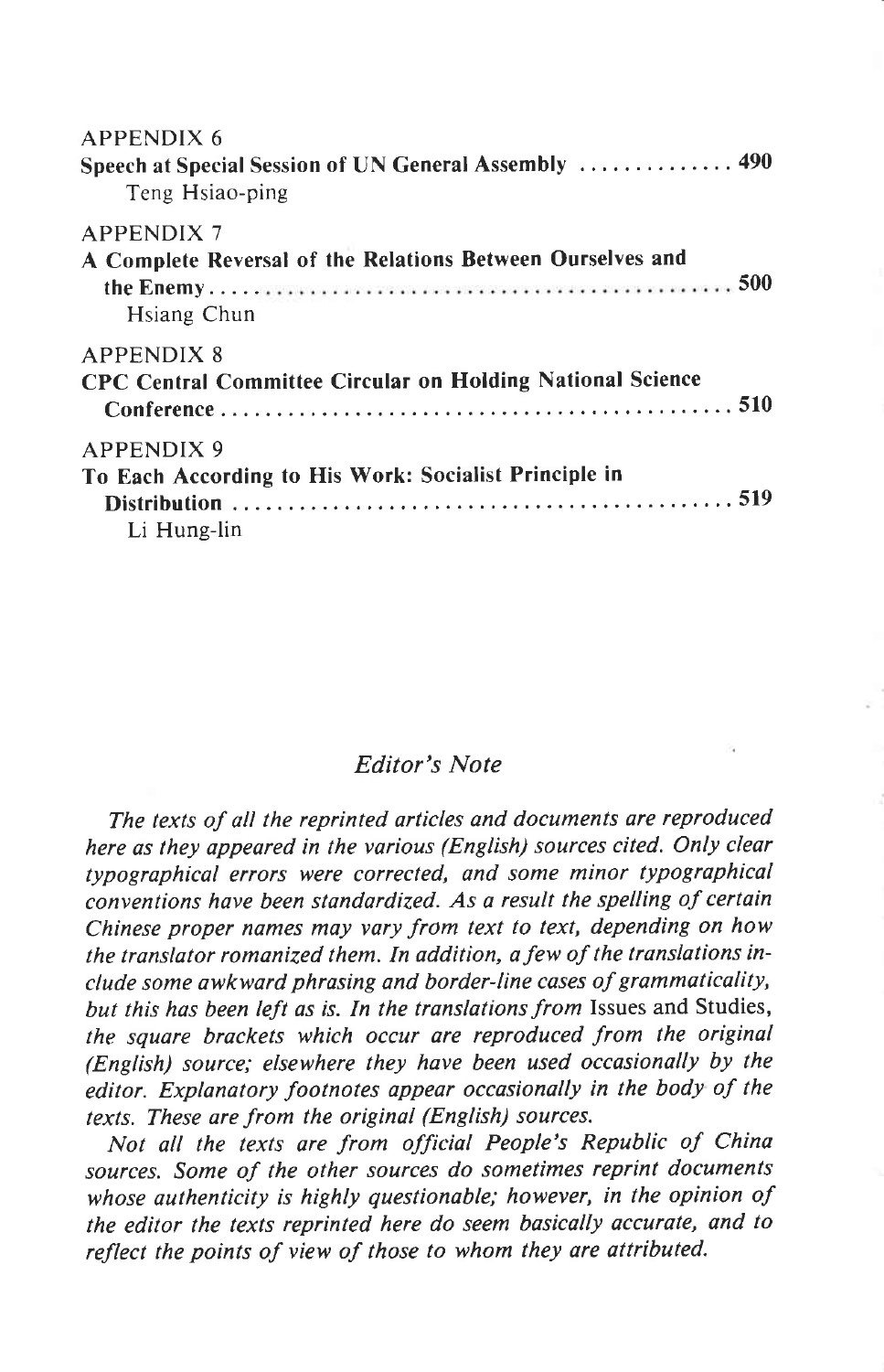### Preface

To even the most casual observer it has become apparent that great changes have taken place in China since the death of Mao Tsetung. Four of the most prominent leaders of the Cultural Revolution, the socalled "gang of four," have been overthrown and this was followed by a major purge of the Communist Party and mass organizations. Many of Mao's long-standing political opponents, perhaps the most notable being Teng Hsiao-ping, now occupy the highest positions of authority. The innovations in education, industrial management, culture, scientific research and other areas forged through the Cultural Revolution have largely been scrapped. The very profound questions to which Mao drew attention in the final years of his life, particularly with respect to the serious danger of the restoration of capitalism, are now either dismissed or his answers are attacked.

The scathing criticism and slanders against the Four are thinly veiled attacks on Mao Tsetung and Mao Tsetung Thought. In fact, this was not a "gang of four," it was a "gang of five" because these revolutionaries were closely allied with Mao and he had placed his confidence in them. And, actually, it wasn't a "gang" at all-it was the core of the revolutionary headquarters within the Chinese Communist Party.

Today exhortations for order, labor discipline and everything for economic development have replaced Mao's basic line of continuing the revolution and his call to "grasp revolution, promote production." The Cultural Revolution has, indeed, come to an end as inscribed by the new rulers of China in the Political Report delivered by Hua Kuo-feng at the 11th Party Congress in 1977-but not for the reasons they would have us believe. It has ended because the opposition which Mao was fighting to his last breath has come out on top, having seized control of the Party, army and state organs.

How could something like this happen? Is it simply the result of the machinations and ambitions of a few leaders? Does this prove that socialism is an unworkable system or an impossible dream? Leaders do count for something, but not apart from the social forces they represent and the political lines they concentrate and rally others around. As Marx taught, socialism is not a pious hope, but neither is it something pure and unrelated to that which preceded it. "What we have to deal with here is a communist society, not as it has *developed* on its own foundations, but, on the contrary, just as it emerges from capitalist society; which is thus in every respect, economically, morally and intel-Iectually, still stamped with the birth marks of the old society from whose womb it emerges." ("Critique of the Gotha Programme," Marx

i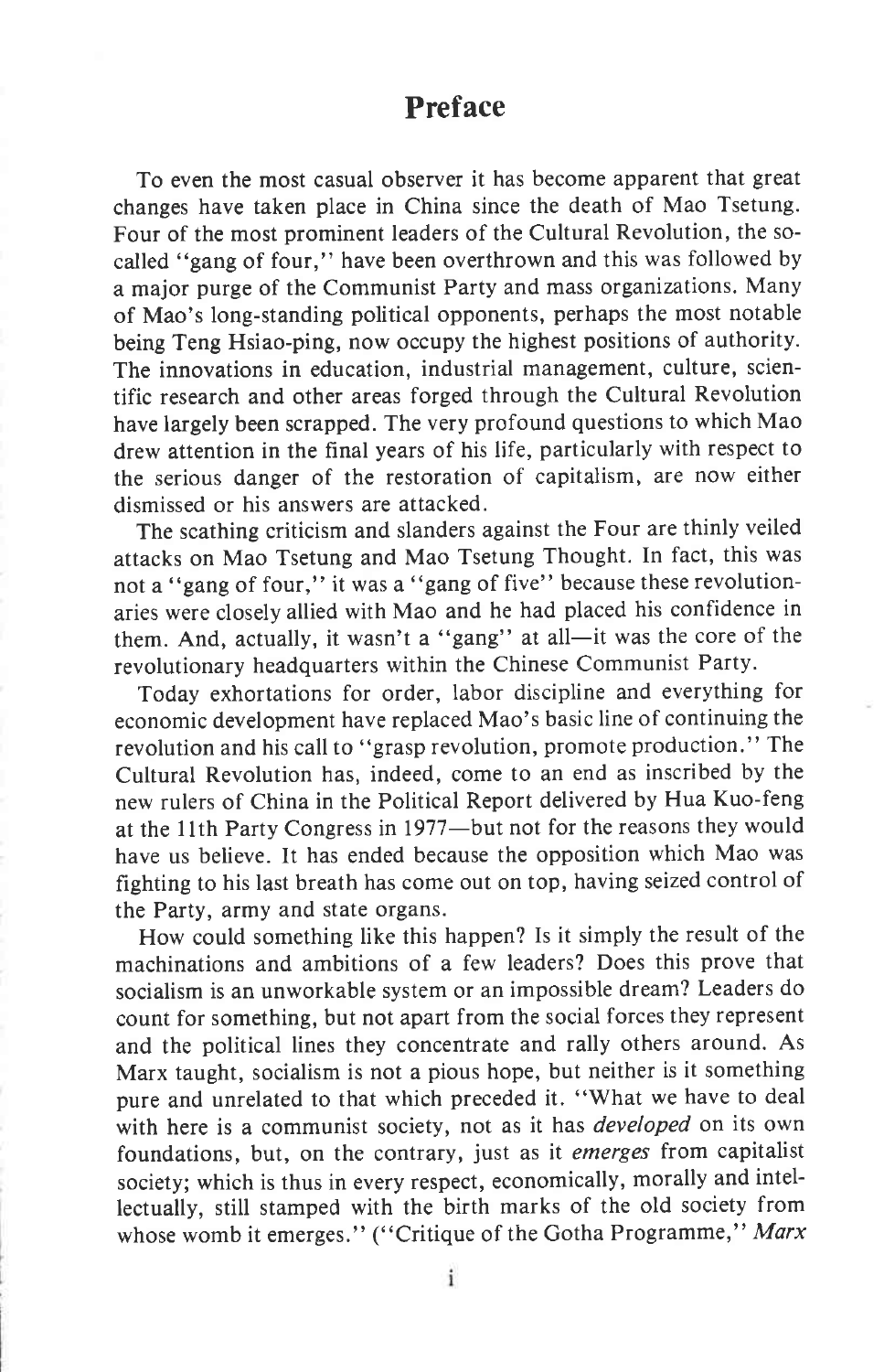and Engels Selected Works, Vol. 3, p. 17, Progress Publishers, Moscow.)

Marx, Lenin and Mao all emphasized that socialism is a society in which the working class rules, but it is a transitional society. It contains within it the seeds of communism in which all classes and the basis for class divisions have been eliminated, but it also contains the scars of capitalism in the persistence of certain inequalities and social distinctions. It is a society that can either move forward to communism or backward to capitalism; it is not a static or fixed society. Whether society will, in fact, move forward depends on the ability of the working class to continue to make revolution and gradually remove the soil giving rise to capitalism. The outcome of this struggle will be determined over a fairly long time, a period which will be marked by repeated major upheavals.

What does it mean to continue the revolution under the dictatorship of the proletariat and why is this the central issue facing the working class in power? Under socialism there still exist such differences as between workers and peasants, between town and country, and between mental and manual labor. In China, the collective form of ownership as opposed to state ownership predominates in the countryside. Accordingly, peasants will not receive wages, but payment for a portion of the value of what their collective unit is able to produce. Living standards will be unequal as between different agricultural units because crop yields will vary depending on soil fertility, the level of mechanization and so forth. Among urban workers the wage system of payment according to work will tend to perpetuate inequality insofar as people have different capabilities and needs. Finally, as long as there are some people who are mainly engaged in administrative and intellectual labor as opposed to working with their hands, there will be a tendency among these people to demand privileges, to pursue a life of fame and glory, and, most dangerously, to turn their administration of units into personal control over them.

The existence of these inequalities and differences are obstacles to the achievement of classless society-communism. These are the material conditions which give rise to a new bourgeoisie. They cannot be eliminated overnight, but these things must be restricted and gradually overcome. This requires that society be continually revolutionized under the leadership of correct political and ideological line-both to defeat the revisionist line of those who would seek to preserve and widen these differences and to combat their inevitable attempts to grab power. Continuing the revolution also means transforming the superstructure, including the cultural and educational institutions which will be used by the bourgeoisie to create public opinion favorable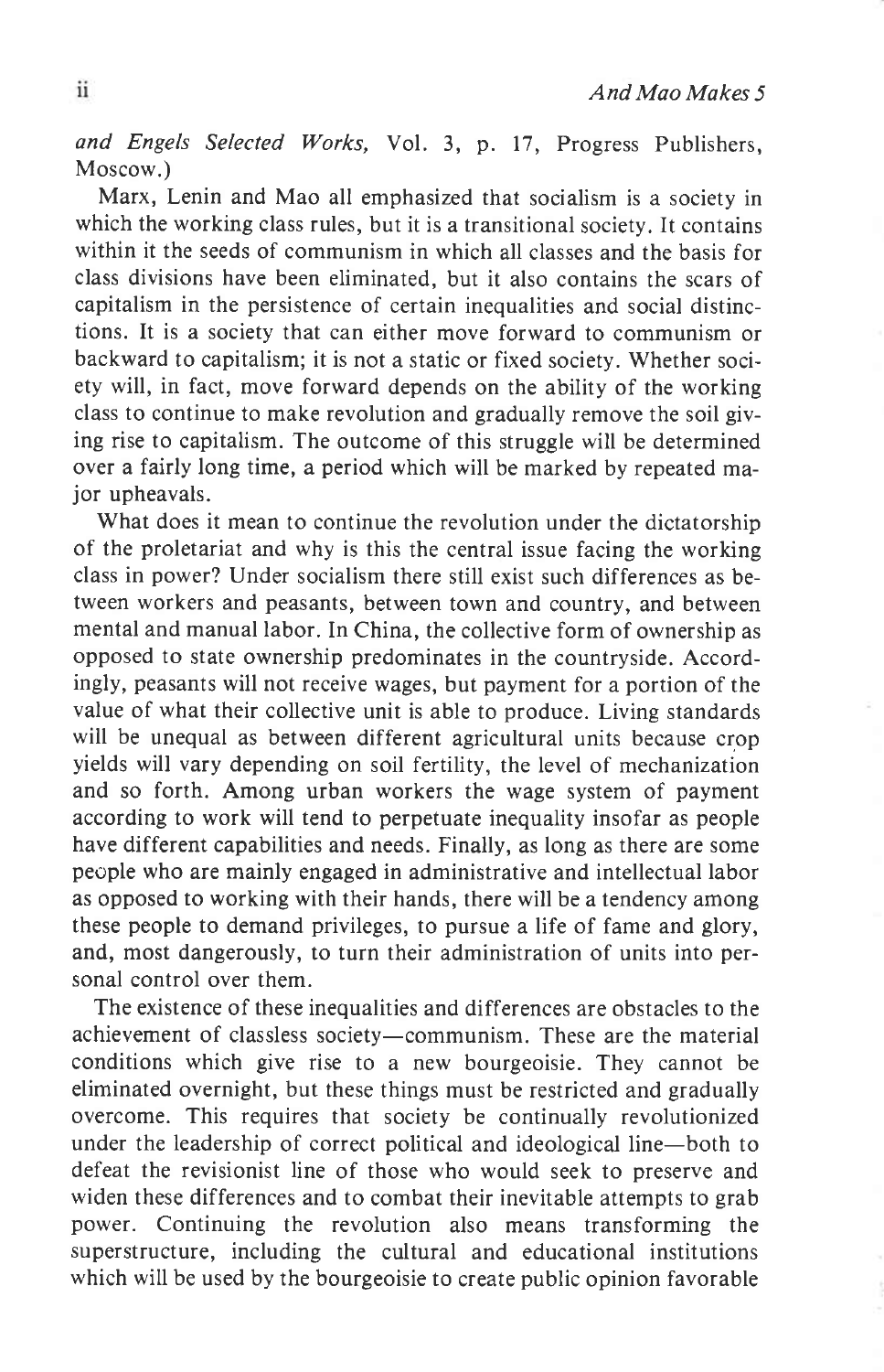#### to its cause.

Advancing to communism does require achieving material abundance. But during the entire socialist transitional period there will be sharp struggle over which road to take in developing production, which class it will serve, and whether short-term expediency-which may result in temporary spurts in output but in the long-run leads to stagnation-will take precedence over the long-term interests of the working class. These are life and death questions for the working class.

There have been those within the workers' movement-leading members of communist parties-who have denied all this. For these people, once the working class seizes power and establishes socialist ownership of the means of production, the tasks and fate of the revolution hinge on developing the productive forces. In one way or another, these revisionists or capitalist-roaders, as Mao called them, insist that, with the transformation of ownership, classes and class struggle cease to exist. They deny that the working class must continue the revolution and carry it out thoroughly in all spheres of society. The revisionists regard socialism not as an historical stage in which the working class must struggle against the influence of exploiting classes, overcome the disparities that remain-whether it be in terms of income or the social division of labor-and grasp its historic mission of breaking with and uprooting the property relations and ideas of the past. They identify socialism in terms of its ability to produce more, more efficiently. To them, socialism is characterized not by the working class becoming the master of society and consciously striving to eliminate all that stands in the way of completely transforming it. Rather it is characterized by <sup>a</sup> prescribed level of output and technique.

Mao stated emphatically that the objective struggle occurring in society between dying capitalism and emerging communism is reflected and concentrated within the communist party. In China this struggle has centered on the question of what is the road forward for the Chinese people-to persevere in revolution and on that basis to develop and expand production or to subordinate everything to developing the economy, relying on profits, experts, foreign assistance, and maybe later, after the material foundations have been laid, get around to revolutionizing the relations among people, the institutions of society, and people's thinking. In China's particular conditions this struggle has come down to this: Must a backward country like China retrace the steps of more advanced capitalist countries and wind up in the same situation, must it make use of the same methods and forms or can the working class really make a leap in history and transform society completely?

This struggle has raged inside the Chinese Communist Party, with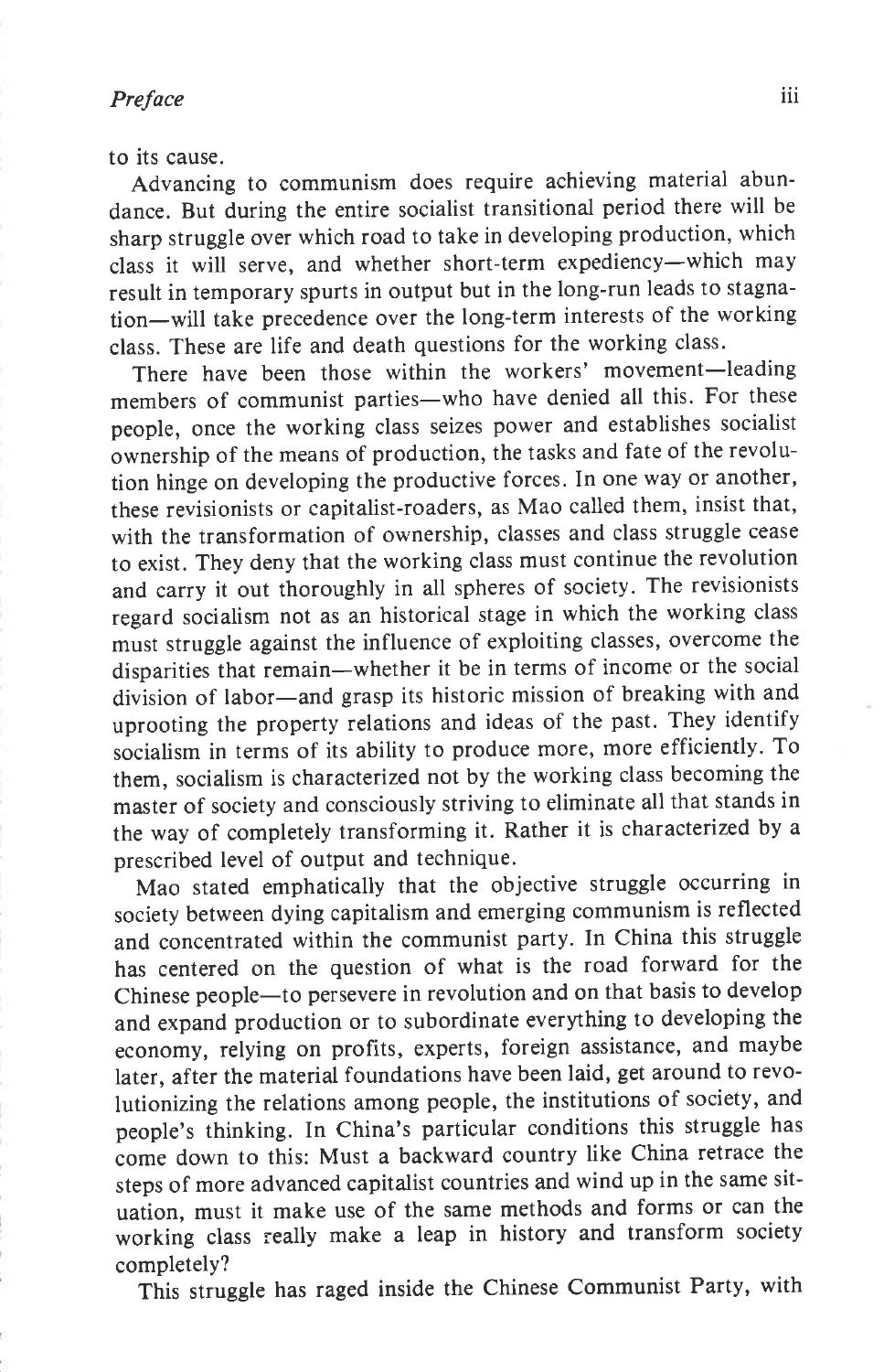Mao arguing not only that it was necessary to take the road of continuous revolution through stages if capitalism were to be defeated, but that it was possible. Not that it was easy-because it's a lot harder than falling back on capitalist methods and the force of habit—but that armed with an understanding of the nature of this struggle the masses could be mobilized for the struggle to achieve communism. The Cultural Revolution was living proof of this. Initiated by Mao in 1966 and led by him throughout, it indicated the forms and methods by which the working class could maintain and strengthen its rule and continue the advance toward communism.

For the first time in the history of proletarian revolution, the problem of how to prevent a restoration was solved—though not finally, as Mao would point out—and this thrust the working class movement to a higher level. The fact that this was reversed in 1976 doesn't lessen the significance of this experience because the Cultural Revolution broke through contradictions and difficulties that the Bolshevik Revolution could not, just as the Bolshevik Revolution had pushed past the obstacles of seizing and consolidating power that the paris Commune before it had failed to do. Mao Tsetung summarized crucial experiences and lessons of this process of continuing the revolution, and Marxism-Leninism, Mao Tsetung Thought provides the basis for the international working class to solve the new problems arising out of the ongoing struggle to emancipate mankind.

The Cultural Revolution blew a big hole in the arguments of the revisionists who maintained that nothing new and qualitatively different could be created by the working class and that China would have to hew to the old patterns of development. But the changes brought about by the Cultural Revolution met stubborn opposition from powerful forces-concentrated within the Communist Party-who put up fierce resistance and plotted to restore the old order. The danger of restoration, Mao pointed out, had its economic basis in the imperfections and contradictions of socialist society and its political basis in the actual power and ideological influence exercised by high Party officials promoting a revisionist line. And, as he repeatedly stressed, once these people seized power they would set out to remake society according to their class interests and outlook-whereby a handful of exploiters would try to turn the masses into unthinking work-horses.

The struggle in the years 1973-76 was a continuation of the struggles that came to a head in the early years of the Cultural Revolution when the working class successfully resisted attempts at restoration and carried out major transformations of society. But, as Mao emphasized, many more such revolutions would be required exactly because what the working class was fighting for was not just more porridge on its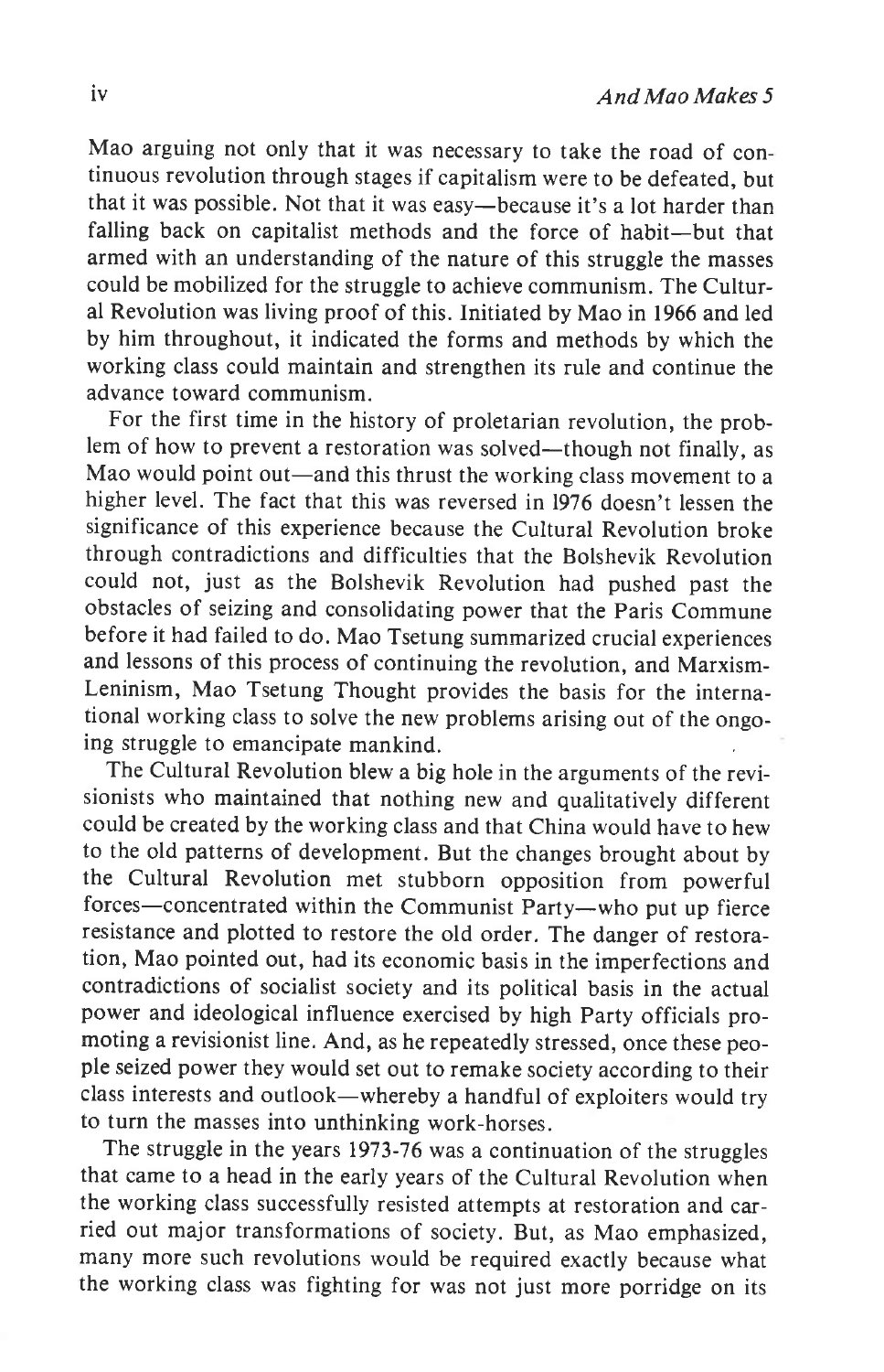#### Preface

table, but a whole new world.

The suddenness with which the October 1976 coup happened and the torrent of abuse heaped on the Four caught many people around the world by surprise. Some confusion has also arisen from the fact that the current rulers still in word uphold Mao and his teachings (though it grows increasingly difficult for them to do so as they publish articles which straightforwardly say not to take seriously-or "dogmatically"-all of what he said). But a review of the events since the time of the l0th Party Congress in August 1973 indicates clearly that the twoline struggle within the Party had been intensifying, coming to a climax with the arrest of the Four and the defeat of the revolutionary forces.

The program of those in power today is hardly original. Its main points had been major planks of the revisionist program in China since the founding of the People's Republic and had been loudly and widely advertised throughout the period since the lOth Party Congress as these revisionist forces sought to create public opinion for their attempts to reverse the revolution. Where they had gained the upper hand they were even able to implement many of their policies. And several times they engaged in trials of strength, hoping to isolate and crush the revolutionaries.

This was a complex and difficult struggle, Mao guided it and gave timely support to revolutionaries, with the Four in their front ranks, who were seeking to uphold and defend the gains of the Cultural Revolution and strengthen the rule of the working class. Yet following his death the forces opposed to Mao and socialism were able to amass the strength for a critical and what ultimately turned out to be a decisive showdown.

This collection of documents has been brought together to trace the development of the two-line struggle in China in the last few years of Mao's life and the issues and forces involved. These documents are a valuable source of information about key questions which were being debated and the approach of Mao and those close to him-Wang Hung-wen, Chang Chun-chiao, Chiang Ching, and Yao Wen-yuan being the most outstanding representatives—to the task of building a movement to resist the influences and encroachments of the enemies of the revolution and their attempts at restoration of the old order. Moreover, they provide important insights into the development of Mao's thinking on the nature of socialist society and the new problems posed by the deepening of the socialist revolution. For the most part we have included major theoretical articles, because the most important facts to glean in this struggle are not claims about Chiang Ching's dress habits, but the political lines that were opposing each other and the ciass forces they represented.

The main body of the book is divided into five sections, correspond-